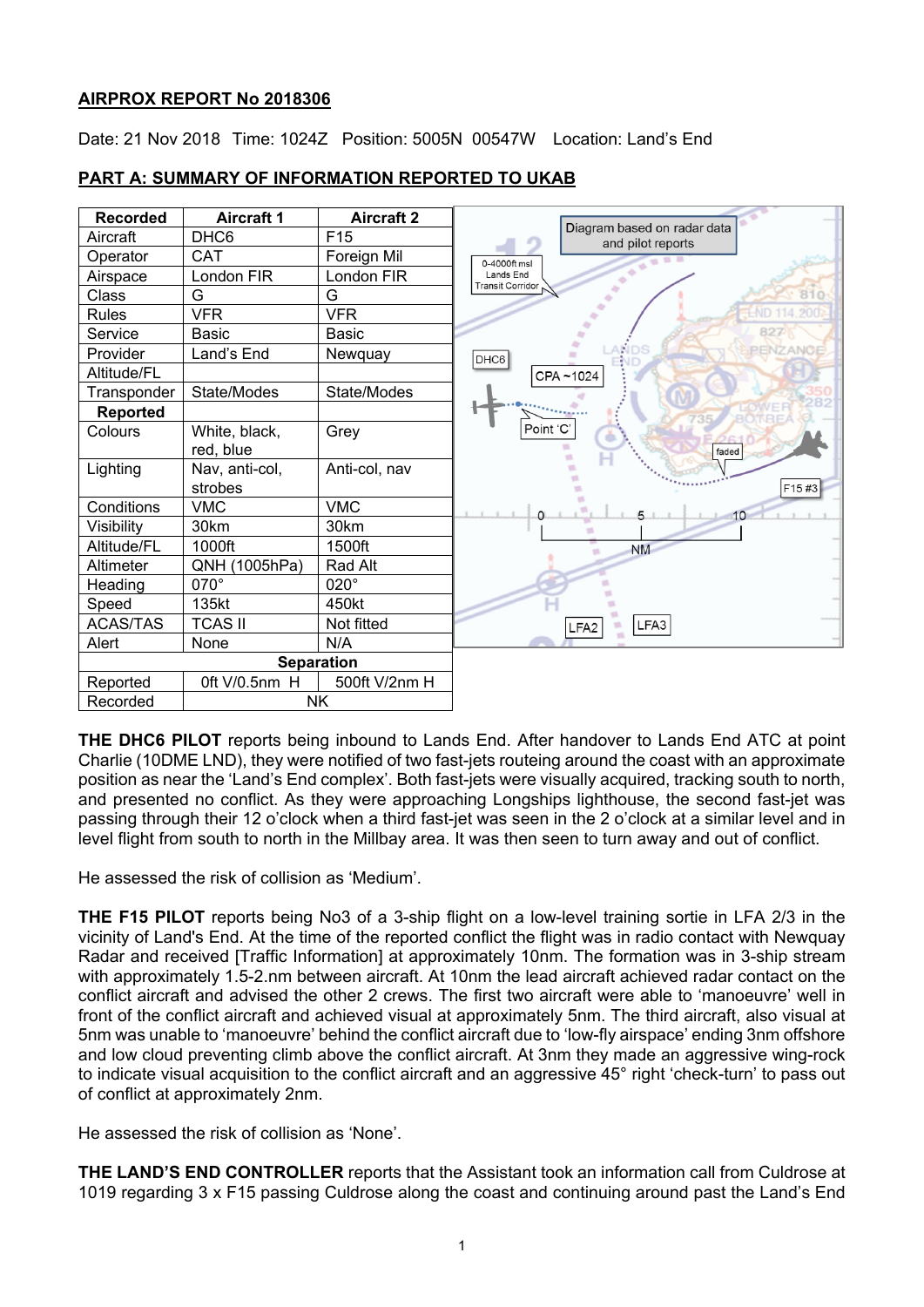area in 4-5min time, remaining outside the ATZ. At 1022, the DHC6 inbound to Lands End reported at the communication transfer point from Scilly Isles/St Mary's (point "C", LND 10 DME). The pilot was offered a choice of landing runway due to light winds and he elected for a straight in approach to RW07. At 1023, ATC reported visual with 2 x F15 along the coastline at low-level. The first was passing west abeam Lands End and the second was about 1nm behind the first. At 1024, the DHC6 pilot reported visual with the third F15, passing about ½ mile in front of him, at which time the ATCO also became visual. All 3 F15s were close to the coast at about 500ft, speed unknown, but they were considerably faster than the DHC6. None of the F15 aircraft were seen to make any avoiding actions and the DHC6 pilot didn't report them doing so either.

The controller opined that all the DHC6 pilots at Lands End are accustomed to busy Class G airspace. The coastline near Land's End is very popular with GA scenic flights and is a training area for Royal Navy and coastguard helicopters. All of which means that aircraft come into close proximity with each other on a regular basis. The ATCOs at Lands End are all experienced at integrating traffic into, out of and in the vicinity of the ATZ. Due to the relative speeds and positions of the F15s in relation to the DHC6, the ATCO did not feel that any of the aircraft involved reduced the safety margins that are regularly in place on a daily basis.

## **Factual Background**

The weather at Lands End was recorded as follows:

METAR EGHC 211020Z 11008KT 9999 VCSH FEW012 SCT022 05/04 Q1005=

### **Analysis and Investigation**

### **UKAB Secretariat**

The DHC6 and F15 pilots shared an equal responsibility for collision avoidance and not to operate in such proximity to other aircraft as to create a collision hazard<sup>1</sup>. If the incident geometry is considered as converging then the DHC6 pilot was required to give way to the F15 $^2$  $^2$ . The CAA Southern VFR chart contains the following information regarding the Lands End Transit corridor:



Portion of the CAA VFR Southern Chart depicting the Lands End Transit Corridor

 $\overline{a}$ 

<span id="page-1-0"></span><sup>1</sup> SERA.3205 Proximity. MAA RA 2307 paragraphs 1 and 2.

<span id="page-1-1"></span><sup>2</sup> SERA.3210 Right-of-way (c)(2) Converging. MAA RA 2307 paragraph 12.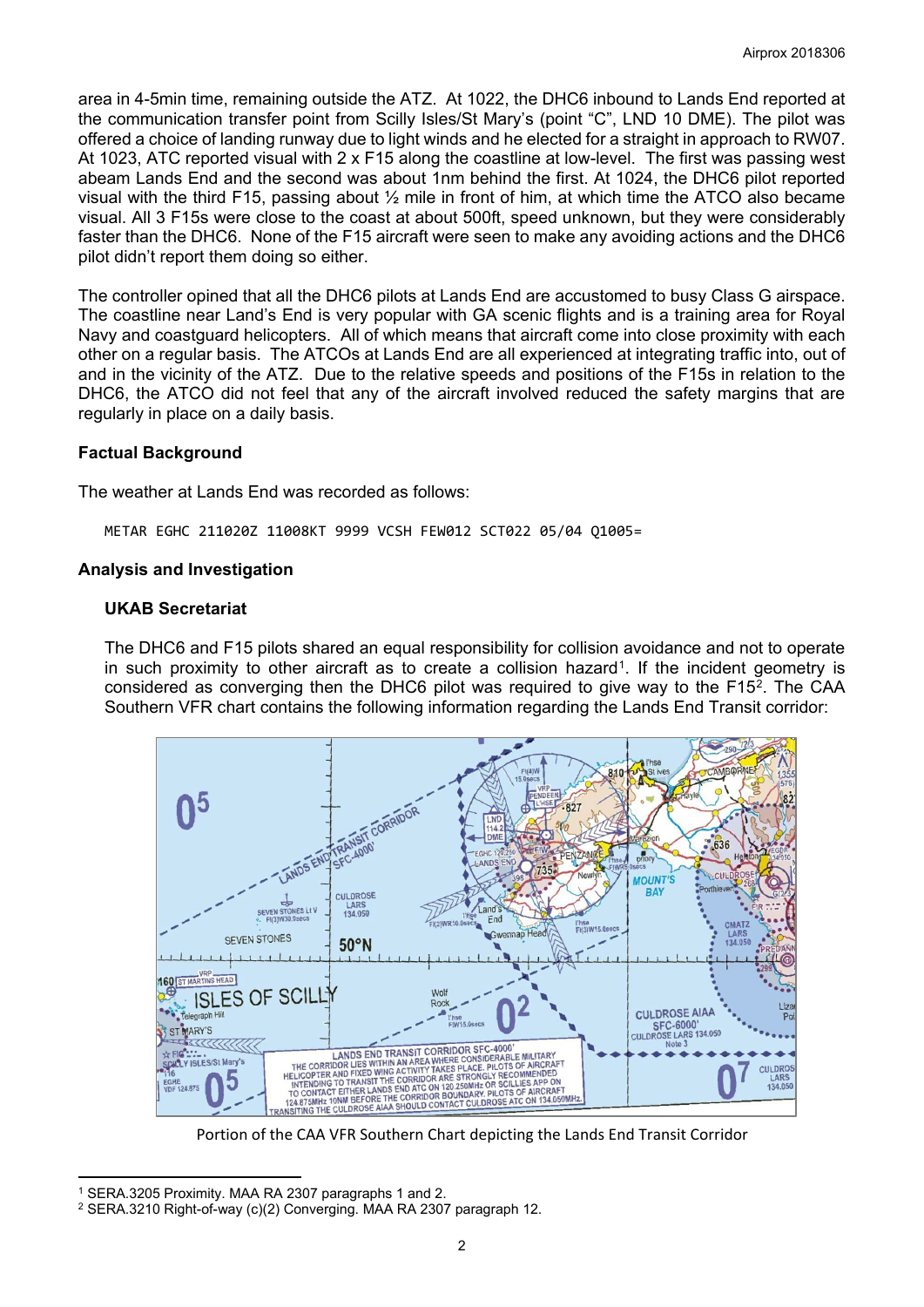## **Comment**

# **USAFE**

The F-15 formation lead was advised of the DHC6 by Newquay ATC and gained radar and then visual contact in time for the 3 aircraft that comprised the loose formation to avoid the DHC6 by a safe margin. It seems probable, however, that the DHC6 pilot did not see the "aggressive wing rock" made by the third F-15 pilot indicating his siting of the DHC6.

This report has revealed a potential area of confusion: The Lands End Transit Corridor, as described above on the Civil VFR chart, is also shown on military low flying charts, although without any description. However, on page 2-2-3 of the UKMLFHB under LFA2, it is referred to as a Civil Helicopter Route to the Isles of Scilly, and not mentioned at all in the entry for LFA3, in which it also lies. Further, the corridor is not depicted on the UKMLFHB LFA3 chart (page 2-3-3).

It is of note that the formation's base has been reminded that the UKLFS extends to the FIR boundary and that the '3nm limit' dotted line shown in the UKMLFHB charts is only a depiction of the LFAs' boundaries within which LF bookings are required.

### **Summary**

An Airprox was reported when a DHC6 and an F15 flew into proximity near Lands End at about 1024hrs on Wednesday 21<sup>st</sup> November 2018. Both pilots were operating under VFR in VMC, the DHC6 pilot in receipt of a Basic Service from Lands End and the F15 pilot in receipt of a Basic Service from Newquay.

## **PART B: SUMMARY OF THE BOARD'S DISCUSSIONS**

Information available consisted of reports from both pilots, radar photographs/video recordings and a report from the air traffic controller involved.

The USAFE advisor briefed the Board that although the F15 pilot was mistaken in his belief that the low-flying system ended 3nm offshore (and therefore he could have turned left if he wished), he had received Traffic Information on the DHC6, had sighted it at a range of 5nm, and his right 'check-turn' had entirely removed any risk of confliction. The Board discussed the F15 formation's routeing and agreed that it was entirely compatible with the Lands End transit corridor and that the F15 formation had had sufficient SA on the DHC6 to avoid it (although the Board noted that it was in fact for the DHC6 pilot to give way to the F15 if he considered it to be a converging threat).

Noting that the DHC6 pilot had considered the collision risk to be 'Medium', some members wondered whether the DHC6 pilot had been simply been startled by the appearance of a third F15 when he had recalled that he had only previously been informed by Lands End ATC that they were visual with 2 F15s. Although the Board agreed that the Lands End controller might usefully have informed the DHC6 pilot that there were 3 F15s in the formation (as informed to them by Culdrose) rather than seemingly only informing him that they were visual with 2, the Board commended the Culdrose and Lands End controllers for their effective liaison and passage of information which had no doubt served to improve the situational awareness of the Lands End controllers. Ultimately, in the absence of radar data, it was not possible definitively to assess the separation at CPA but the Board were content that the F15 pilot had seen the DHC6 at sufficient range that there was no risk of collision. It was therefore agreed that this Airprox constituted a sighting report and that normal procedures, safety standards and parameters had pertained.

Finally, the Board noted the inconsistent documentation of the Lands End Transit Corridor within the UKMLFH as highlighted in the USAFE comment and were heartened that the HQ Air Command Low Flying Cell member had instigated action to correct it.